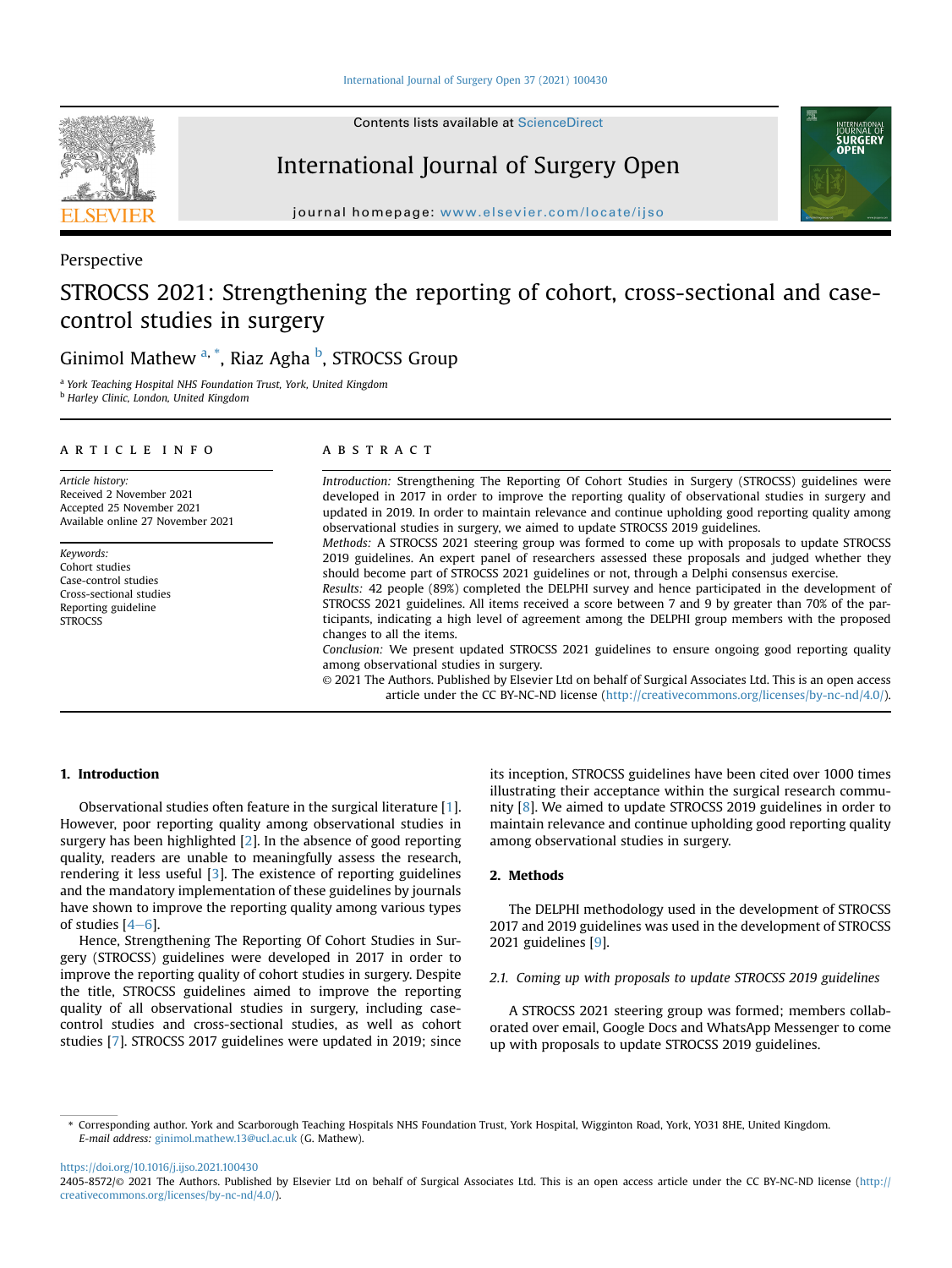#### 2.2. Delphi process

The proposals to update STROCSS 2019 guidelines were put to an expert panel of researchers; they were asked to assess the proposals and judge whether they should become part of STROCSS 2021 guidelines or not, through a Delphi consensus exercise.

The Delphi questionnaire was sent to all participants using Google Forms. The participants were required to indicate whether they disagreed or agreed with the proposed changes to the 17 items of the STROCSS 2019 guidelines, using a nine-point Likert scale, where 1 indicated "strongly disagree" and 9 indicated "strongly agree". If greater than 70% of participants gave a score between 7 and 9 for a proposed change, this was deemed as consensus and the item was updated. If less than 70% of participants gave a score between 7 and 9 for a proposed change, the item was left unaltered.

#### 2.3. Participants

Researchers who were involved in the development of STROCSS 2017 and 2019 guidelines were invited to participate again. In addition, members of the International Journal of Surgery (IJS) editorial board were invited; IJS has mandated authors submitting surgical research papers using observational methodology to comply with STROCSS guidelines and hence IJS is an ardent supporter of STROCSS guidelines. Participants were accomplished researchers, authors, journal reviewers, editorial board members and

<span id="page-1-0"></span>Table 1 STROCSS 2021 Delphi participants' scores ranging between 1 (strongly disagree) and 9 (strongly agree). Items listed correspond to individual sections of STROCSS.

| Item            | $1-3(%)$ | 4-6 $(%)$ | $7-9(%)$ |
|-----------------|----------|-----------|----------|
| $\mathbf{1}$    | 2.4      | 7.2       | 90.5     |
| 2a              | 0.0      | 2.4       | 97.6     |
| 2 <sub>b</sub>  | 0.0      | 9.6       | 90.4     |
| 2c              | 2.4      | 7.2       | 90.5     |
| 2d              | 0.0      | 19.1      | 81.0     |
| 3               | 2.4      | 7.2       | 90.5     |
| 4a              | 2.4      | 7.2       | 90.5     |
| 4b              | 7.2      | 14.3      | 78.5     |
| 4c              | 0.0      | 11.9      | 88.2     |
| 4d              | 0.0      | 7.2       | 92.8     |
| 5a              | 0.0      | 7.2       | 92.8     |
| 5b              | 0.0      | 14.3      | 85.7     |
| 5c              | 2.4      | 4.8       | 92.8     |
| 5d              | 0.0      | 19.1      | 80.9     |
| 6a              | 0.0      | 4.8       | 95.2     |
| 6b              | 4.8      | 14.2      | 80.9     |
| 6c              | 2.4      | 9.5       | 88.1     |
| 7a              | 0.0      | 9.5       | 90.4     |
| 7b              | 0.0      | 14.2      | 85.7     |
| 7c              | 0.0      | 11.9      | 88.1     |
| 7d              | 4.8      | 9.5       | 85.7     |
| 7e              | 0.0      | 14.3      | 85.7     |
| 7f              | 0.0      | 11.9      | 88.1     |
| 8               | 0.0      | 9.5       | 90.5     |
| 9               | 2.4      | 9.6       | 88.0     |
| 10a             | 0.0      | 2.4       | 97.6     |
| 10 <sub>b</sub> | 0.0      | 9.5       | 90.4     |
| 10c             | 0.0      | 11.9      | 88.1     |
| 11a             | 0.0      | 19.0      | 80.9     |
| 11 <sub>b</sub> | 0.0      | 16.7      | 83.4     |
| 11c             | 0.0      | 14.3      | 85.7     |
| 12              | 0.0      | 9.6       | 90.4     |
| 13              | 2.4      | 19.1      | 78.5     |
| 14              | 0.0      | 9.5       | 90.5     |
| 15              | 0.0      | 14.3      | 85.7     |
| 16              | 2.4      | 14.3      | 83.3     |
| 17a             | 2.4      | 14.3      | 83.3     |
| 17 <sub>b</sub> | 0.0      | 4.8       | 95.2     |
| 17c             | 0.0      | 2.4       | 97.5     |

editors representing countries across North America, South America, Europe, Africa, Asia, and Australia.

### 3. Results

47 people agreed to participate in the development of STROCSS 2021 guidelines; 42 people (89%) completed the DELPHI survey and hence participated in the development of STROCSS 2021 guidelines. [Table 1](#page-1-0) shows a summary of the scores given by the Delphi participants to indicate agreement or disagreement with the proposed changes to each item of the STROCSS 2019 guidelines. All items received a score between 7 and 9 by greater than 70% of the participants, indicating consensus with the proposed changes to all the items. The revised STROCSS 2021 guidelines are shown in [Table 2.](#page-2-0)

## 4. Discussion

Since the publication of STROCSS guidelines, it has been cited over 1000 times and thus enjoyed great acceptance within the surgical research community. We present the updated STROCSS 2021 guidelines to continue ensuring good reporting quality among observational studies in surgery; we encourage authors, reviewers, editors, and journals to adopt them.

Authors should cite STROCSS 2021 guidelines in their methods section; additionally, they should submit a completed STROCSS 2021 guidelines checklist alongside their manuscript for reviewers and editors to inspect and ensure compliance. STROCSS website (<https://www.strocssguideline.com>) has provided the STROCSS 2021 guidelines checklist in various formats to ensure accessibility.

#### 5. Conclusion

We present updated STROCSS 2021 guidelines for authors, reviewers, editors, and journals to implement, with a view to ensuring good reporting quality among observational studies in surgery.

#### International Journal of Surgery author disclosure form

The following additional information is required for submission. Please note that failure to respond to these questions/statements will mean your submission will be returned. If you have nothing to declare in any of these categories, then this should be stated.

#### Please state any conflicts of interest

None declared - the authors have no financial, consultative, institutional, and other relationships that might lead to bias or conflict of interest.

#### Please state any sources of funding for your research

None.

## Please state whether ethical approval was given, by whom and the relevant Judgement's reference number

Not applicable.

#### Research registration Unique Identifying number (UIN)

- 1. Name of the registry: Not applicable
- 2. Unique Identifying number or registration ID: Not applicable
- 3. Hyperlink to your specific registration (must be publicly accessible and will be checked): Not applicable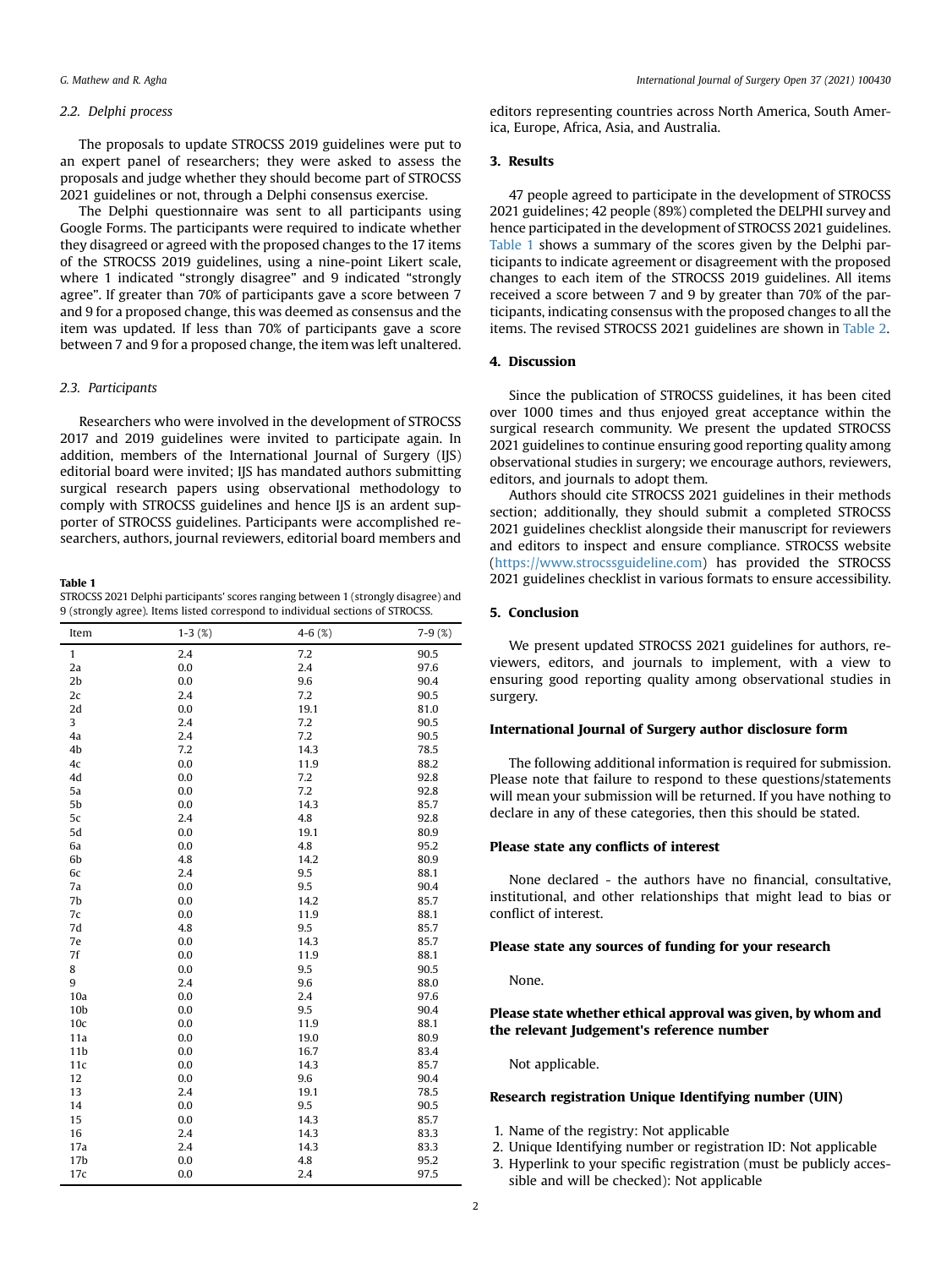<span id="page-2-0"></span>Table 2

The full revised STROCSS 2021 checklist

| The STROCSS 2021 Guideline |                                                                                                                                                                                                                                                                                                                                                                                                                                                                                                                                                                  |      |
|----------------------------|------------------------------------------------------------------------------------------------------------------------------------------------------------------------------------------------------------------------------------------------------------------------------------------------------------------------------------------------------------------------------------------------------------------------------------------------------------------------------------------------------------------------------------------------------------------|------|
| Item no.                   | Item description                                                                                                                                                                                                                                                                                                                                                                                                                                                                                                                                                 | Page |
| <b>TITLE</b>               |                                                                                                                                                                                                                                                                                                                                                                                                                                                                                                                                                                  |      |
| 1                          | Title<br>• The word cohort or cross-sectional or case-control is included*<br>• Temporal design of study is stated (e.g. retrospective or prospective)<br>• The focus of the research study is mentioned (e.g. population, setting, disease, exposure/intervention, outcome etc.)<br>*STROCSS 2021 guidelines apply to cohort studies as well as other observational studies (e.g. cross-sectional, case-control etc.)                                                                                                                                           |      |
| <b>ABSTRACT</b>            |                                                                                                                                                                                                                                                                                                                                                                                                                                                                                                                                                                  |      |
| 2a                         | <b>Introduction</b> - briefly describe:                                                                                                                                                                                                                                                                                                                                                                                                                                                                                                                          |      |
|                            | • Background<br>• Scientific rationale for this study<br>• Aims and objectives                                                                                                                                                                                                                                                                                                                                                                                                                                                                                   |      |
| 2b                         | <b>Methods</b> - briefly describe:<br>• Type of study design (e.g. cohort, case-control, cross-sectional etc.)<br>• Other key elements of study design (e.g. retro-/prospective, single/multi-centred etc.)<br>• Patient populations and/or groups, including control group, if applicable<br>• Exposure/interventions (e.g. type, operators, recipients, timeframes etc.)<br>• Outcome measures $-$ state primary and secondary outcome(s)                                                                                                                      |      |
| 2c                         | <b>Results</b> - briefly describe:<br>• Summary data with qualitative descriptions and statistical relevance, where appropriate                                                                                                                                                                                                                                                                                                                                                                                                                                  |      |
| 2d                         | <b>Conclusion</b> - briefly describe:<br>• Key conclusions<br>• Implications for clinical practice<br>• Need for and direction of future research                                                                                                                                                                                                                                                                                                                                                                                                                |      |
| <b>INTRODUCTION</b>        |                                                                                                                                                                                                                                                                                                                                                                                                                                                                                                                                                                  |      |
| 3                          | <b>Introduction</b> $-$ comprehensively describe:<br>• Relevant background and scientific rationale for study with reference to key literature<br>• Research question and hypotheses, where appropriate<br>• Aims and objectives                                                                                                                                                                                                                                                                                                                                 |      |
| <b>METHODS</b>             |                                                                                                                                                                                                                                                                                                                                                                                                                                                                                                                                                                  |      |
| 4a                         | Registration<br>• In accordance with the Declaration of Helsinki*, state the research registration number and where it was registered, with a hyperlink to the<br>registry entry (this can be obtained from ResearchRegistry.com, ClinicalTrials.gov, ISRCTN etc.)<br>• All retrospective studies should be registered before submission; it should be stated that the research was retrospectively registered<br>* "Every research study involving human subjects must be registered in a publicly accessible database before recruitment of the first subject" |      |
| 4b                         | Ethical approval<br>• Reason(s) why ethical approval was needed<br>• Name of body giving ethical approval and approval number<br>• Where ethical approval wasn't necessary, reason(s) are provided                                                                                                                                                                                                                                                                                                                                                               |      |
| 4c                         | Protocol<br>• Give details of protocol ( <i>a priori</i> or otherwise) including how to access it (e.g. web address, protocol registration number etc.)<br>• If published in a journal, cite and provide full reference                                                                                                                                                                                                                                                                                                                                          |      |
| 4d                         | Patient and public involvement in research<br>• Declare any patient and public involvement in research<br>• State the stages of the research process where patients and the public were involved (e.g. patient recruitment, defining research outcomes,<br>dissemination of results etc.) and describe the extent to which they were involved.                                                                                                                                                                                                                   |      |
| 5a                         | Study design<br>• State type of study design used (e.g. cohort, cross-sectional, case-control etc.)<br>• Describe other key elements of study design (e.g. retro-/prospective, single/multi-centred etc.)                                                                                                                                                                                                                                                                                                                                                        |      |
| 5b                         | <b>Setting and timeframe of research</b> $-$ comprehensively describe:<br>• Geographical location<br>• Nature of institution (e.g. primary/secondary/tertiary care setting, district general hospital/teaching hospital, public/private, low-resource setting<br>$etc.$ )<br>• Dates (e.g. recruitment, exposure, follow-up, data collection etc.)                                                                                                                                                                                                               |      |
| 5с                         | <b>Study groups</b><br>• Total number of participants<br>• Number of groups<br>• Detail exposure/intervention allocated to each group<br>• Number of participants in each group                                                                                                                                                                                                                                                                                                                                                                                  |      |
| 5d                         | <b>Subgroup analysis</b> $-$ comprehensively describe:<br>• Planned subgroup analyses<br>• Methods used to examine subgroups and their interactions                                                                                                                                                                                                                                                                                                                                                                                                              |      |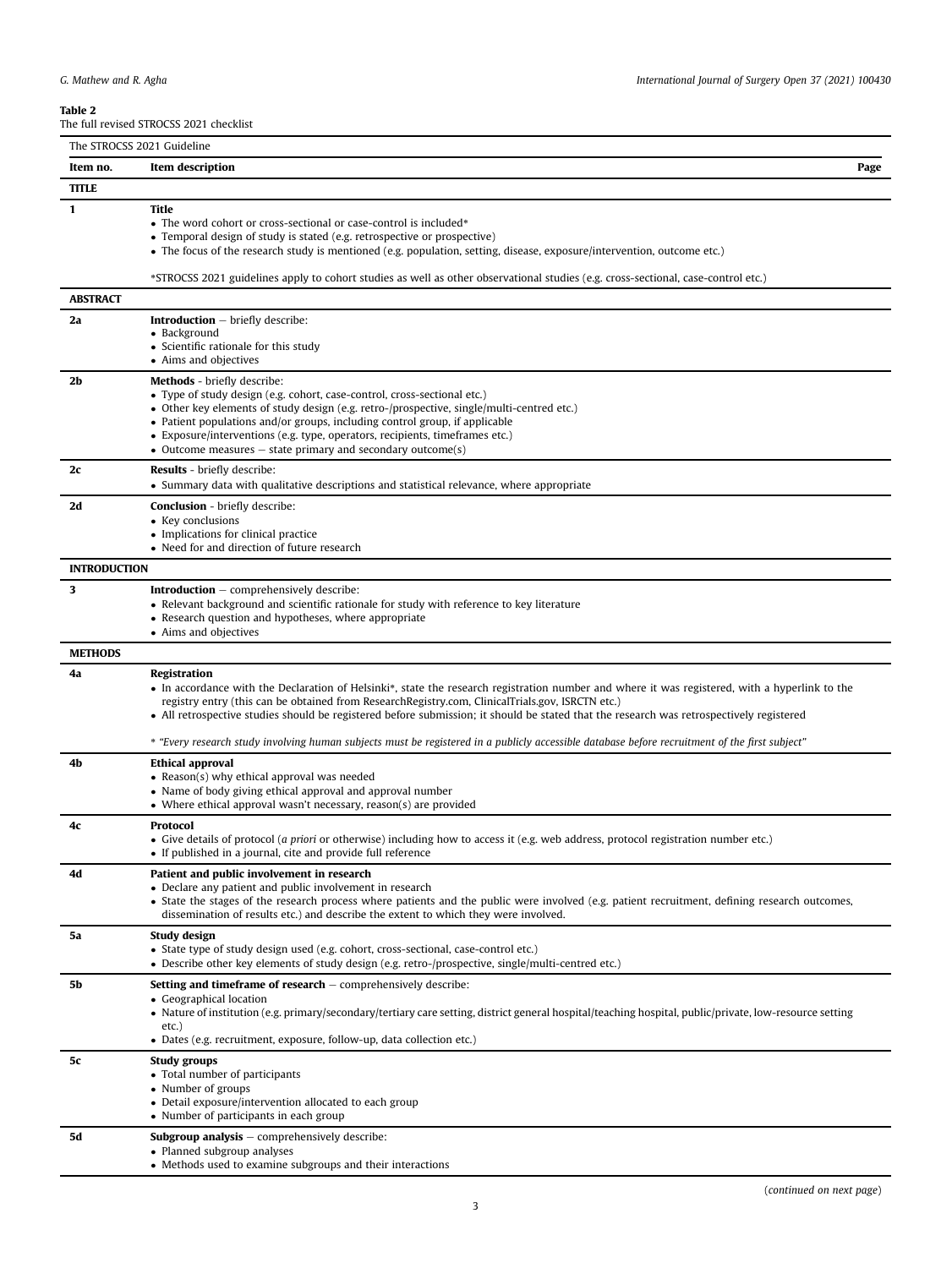Table 2 (continued)

| <b>Table 2</b> (continued ) |                                                                                                                                                                                                                                                                                                                                                                                                                                     |
|-----------------------------|-------------------------------------------------------------------------------------------------------------------------------------------------------------------------------------------------------------------------------------------------------------------------------------------------------------------------------------------------------------------------------------------------------------------------------------|
|                             | The STROCSS 2021 Guideline                                                                                                                                                                                                                                                                                                                                                                                                          |
| Item no.                    | Item description<br>Page                                                                                                                                                                                                                                                                                                                                                                                                            |
| 6a                          | <b>Participants</b> – comprehensively describe:<br>• Inclusion and exclusion criteria with clear definitions<br>· Sources of recruitment (e.g. physician referral, study website, social media, posters etc.)<br>• Length, frequency and methods of follow-up (e.g. mail, telephone etc.)                                                                                                                                           |
| 6b                          | <b>Recruitment</b> $-$ comprehensively describe:<br>• Methods of recruitment to each patient group (e.g. all at once, in batches, continuously till desired sample size is reached etc.)<br>• Any monetary incentivisation of patients for recruitment and retention should be declared; clarify the nature of any incentives provided<br>• Nature of informed consent (e.g. written, verbal etc.)<br>• Period of recruitment       |
| 6с                          | <b>Sample size</b> $-$ comprehensively describe:<br>• Analysis to determine optimal sample size for study accounting for population/effect size<br>• Power calculations, where appropriate<br>• Margin of error calculation                                                                                                                                                                                                         |
|                             | <b>METHODS - INTERVENTION AND CONSIDERATIONS</b>                                                                                                                                                                                                                                                                                                                                                                                    |
| 7a                          | <b>Pre-intervention considerations</b> $-$ comprehensively describe:<br>• Preoperative patient optimisation (e.g. weight loss, smoking cessation, glycaemic control etc.)<br>• Pre-intervention treatment (e.g. medication review, bowel preparation, correcting hypothermia/-volemia/-tension, mitigating bleeding risk, ICU<br>care etc.)                                                                                         |
| 7b                          | <b>Intervention</b> $-$ comprehensively describe:<br>• Type of intervention and reasoning (e.g. pharmacological, surgical, physiotherapy, psychological etc.)<br>• Aim of intervention (preventative/therapeutic)<br>• Concurrent treatments (e.g. antibiotics, analgesia, anti-emetics, VTE prophylaxis etc.)<br>• Manufacturer and model details, where applicable                                                                |
| 7с                          | <b>Intra-intervention considerations</b> $-$ comprehensively describe:<br>• Details pertaining to administration of intervention (e.g. anaesthetic, positioning, location, preparation, equipment needed, devices, sutures,<br>operative techniques, operative time etc.)<br>• Details of pharmacological therapies used, including formulation, dosages, routes, and durations<br>• Figures and other media are used to illustrate |
| 7d                          | <b>Operator details</b> $-$ comprehensively describe:<br>• Requirement for additional training<br>• Learning curve for technique<br>• Relevant training, specialisation and operator's experience (e.g. average number of the relevant procedures performed annually)                                                                                                                                                               |
| 7е                          | <b>Quality control</b> $-$ comprehensively describe:<br>• Measures taken to reduce inter-operator variability<br>• Measures taken to ensure consistency in other aspects of intervention delivery<br>• Measures taken to ensure quality in intervention delivery                                                                                                                                                                    |
| 7f                          | <b>Post-intervention considerations</b> $-$ comprehensively describe:<br>• Post-operative instructions (e.g. avoid heavy lifting) and care<br>• Follow-up measures<br>• Future surveillance requirements (e.g. blood tests, imaging etc.)                                                                                                                                                                                           |
| 8                           | <b>Outcomes</b> – comprehensively describe:<br>• Primary outcomes, including validation, where applicable<br>• Secondary outcomes, where appropriate<br>• Definition of outcomes<br>• If any validated outcome measurement tools are used, give full reference<br>• Follow-up period for outcome assessment, divided by group                                                                                                       |
| 9                           | <b>Statistics</b> – comprehensively describe:<br>• Statistical tests and statistical package(s)/software used<br>• Confounders and their control, if known<br>• Analysis approach (e.g. intention to treat/per protocol)<br>• Any sub-group analyses<br>• Level of statistical significance                                                                                                                                         |
| <b>RESULTS</b>              |                                                                                                                                                                                                                                                                                                                                                                                                                                     |
| 10a                         | <b>Participants</b> – comprehensively describe:<br>• Flow of participants (recruitment, non-participation, cross-over and withdrawal, with reasons). Use figure to illustrate.<br>• Population demographics (e.g. age, gender, relevant socioeconomic features, prognostic features etc.)<br>• Any significant numerical differences should be highlighted                                                                          |
| 10b                         | Participant comparison<br>• Include table comparing baseline characteristics of cohort groups<br>• Give differences, with statistical relevance<br>• Describe any group matching, with methods                                                                                                                                                                                                                                      |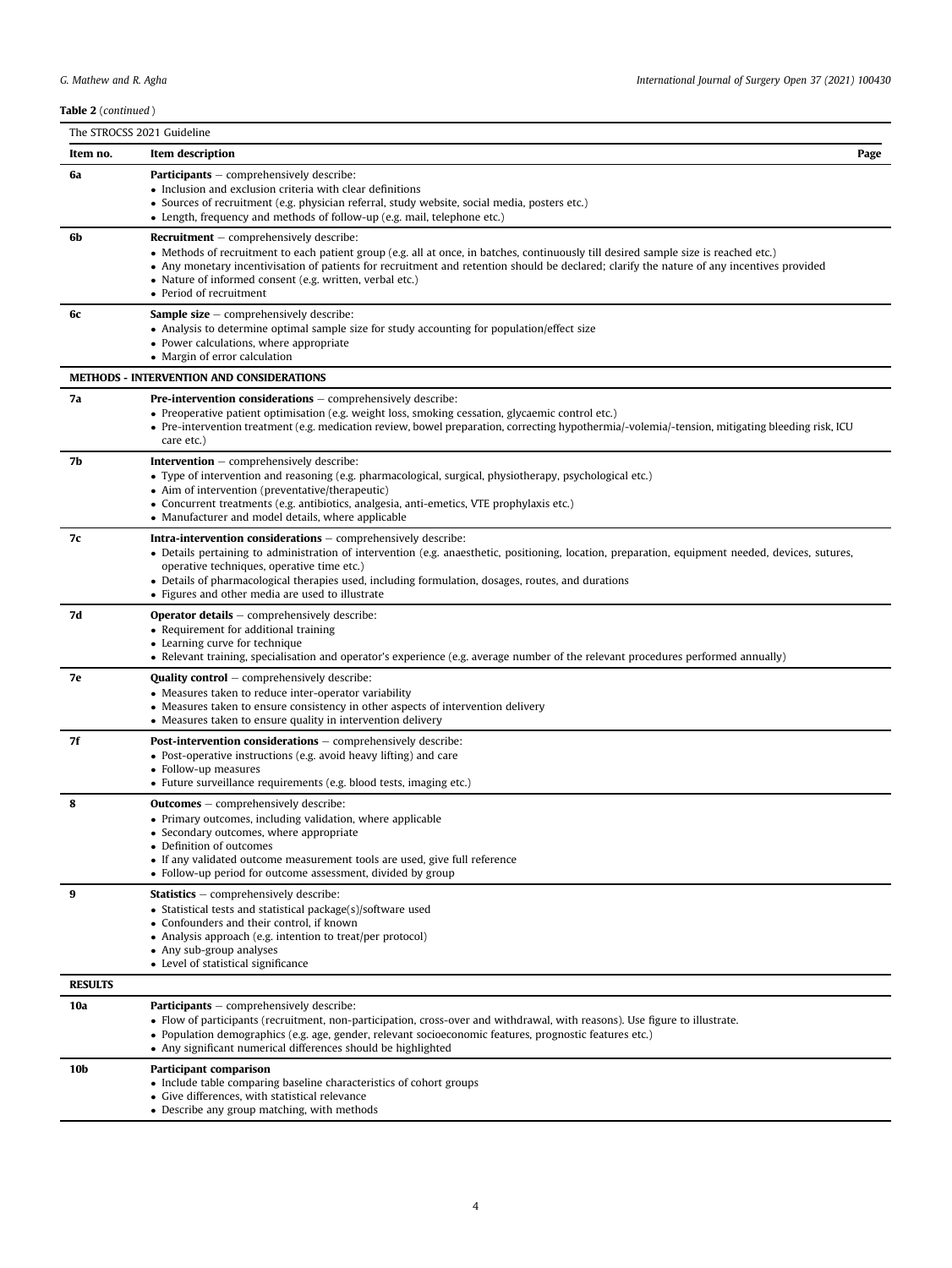| <b>Table 2</b> (continued) |                                                                                                                                                                                                                                                                                                                                                                                                             |  |
|----------------------------|-------------------------------------------------------------------------------------------------------------------------------------------------------------------------------------------------------------------------------------------------------------------------------------------------------------------------------------------------------------------------------------------------------------|--|
| The STROCSS 2021 Guideline |                                                                                                                                                                                                                                                                                                                                                                                                             |  |
| Item no.                   | <b>Item description</b><br>Page                                                                                                                                                                                                                                                                                                                                                                             |  |
| 10c                        | <b>Intervention</b> $-$ comprehensively describe:<br>• Degree of novelty of intervention<br>• Learning required for interventions<br>• Any changes to interventions, with rationale and diagram, if appropriate                                                                                                                                                                                             |  |
| 11a                        | <b>Outcomes</b> – comprehensively describe:<br>• Clinician-assessed and patient-reported outcomes for each group<br>• Relevant photographs and imaging are desirable<br>• Any confounding factors and state which ones are adjusted                                                                                                                                                                         |  |
| 11b                        | <b>Tolerance</b> $-$ comprehensively describe:<br>• Assessment of tolerability of exposure/intervention<br>• Cross-over with explanation<br>• Loss to follow-up (fraction and percentage), with reasons                                                                                                                                                                                                     |  |
| 11c                        | <b>Complications</b> – comprehensively describe:<br>• Adverse events and classify according to Clavien-Dindo classification*<br>• Timing of adverse events<br>• Mitigation for adverse events (e.g. blood transfusion, wound care, revision surgery etc.)<br>*Dindo D, Demartines N, Clavien P-A. Classification of Surgical Complications. A New Proposal with Evaluation in a Cohort of 6336 Patients and |  |
| 12                         | Results of a Survey. Ann Surg. 2004; 240(2): 205-213<br><b>Key results</b> $-$ comprehensively describe:<br>• Key results with relevant raw data<br>• Statistical analyses with significance<br>• Include table showing research findings and statistical analyses with significance                                                                                                                        |  |
| <b>DISCUSSION</b>          |                                                                                                                                                                                                                                                                                                                                                                                                             |  |
| 13                         | <b>Discussion</b> $-$ comprehensively describe:<br>• Conclusions and rationale<br>• Reference to relevant literature<br>• Implications for clinical practice<br>• Comparison to current gold standard of care<br>• Relevant hypothesis generation                                                                                                                                                           |  |
| 14                         | <b>Strengths and limitations</b> $-$ comprehensively describe:<br>• Strengths of the study<br>• Weaknesses and limitations of the study and potential impact on results and their interpretation<br>• Assessment and management of bias<br>• Deviations from protocol, with reasons                                                                                                                         |  |
| 15                         | <b>Relevance and implications</b> $-$ comprehensively describe:<br>• Relevance of findings and potential implications for clinical practice<br>• Need for and direction of future research, with optimal study designs mentioned                                                                                                                                                                            |  |
| <b>CONCLUSION</b>          |                                                                                                                                                                                                                                                                                                                                                                                                             |  |
| 16                         | <b>Conclusions</b><br>• Summarise key conclusions<br>• Outline key directions for future research                                                                                                                                                                                                                                                                                                           |  |
| <b>DECLARATIONS</b>        |                                                                                                                                                                                                                                                                                                                                                                                                             |  |
| 17a                        | <b>Conflicts of interest</b><br>• Conflicts of interest, if any, are described                                                                                                                                                                                                                                                                                                                              |  |
| 17b                        | <b>Funding</b><br>• Sources of funding (e.g. grant details), if any, are clearly stated<br>• Role of funder                                                                                                                                                                                                                                                                                                 |  |
| 17c                        | Contributorship<br>• Acknowledge patient and public involvement in research; report the extent of involvement of each contributor                                                                                                                                                                                                                                                                           |  |

# Author contribution

RA: Concept and design, data interpretation and analysis, drafting, revision and approval of final manuscript. GM: Design, data collection, data interpretation and analysis, drafting, revision and approval of final manuscript.

# Guarantor

Riaz Agha.

# Acknowledgements

Michelle Griffin, Stanford University, Palo Alto, United States.

#### References

- <span id="page-4-0"></span>[1] [Song J, Chung K. Observational studies: cohort and case-control studies. Plast](http://refhub.elsevier.com/S2405-8572(21)00121-2/sref1) [Reconstr Surg 2010;126\(6\):2234](http://refhub.elsevier.com/S2405-8572(21)00121-2/sref1)e[42](http://refhub.elsevier.com/S2405-8572(21)00121-2/sref1).
- <span id="page-4-1"></span>[2] [Agha R, Lee S, Jeong K, Fowler A, Orgill D. Reporting quality of observational](http://refhub.elsevier.com/S2405-8572(21)00121-2/sref2) [studies in plastic surgery needs improvement. Ann Plast Surg 2016;76\(5\):](http://refhub.elsevier.com/S2405-8572(21)00121-2/sref2) [585](http://refhub.elsevier.com/S2405-8572(21)00121-2/sref2)e[9](http://refhub.elsevier.com/S2405-8572(21)00121-2/sref2).